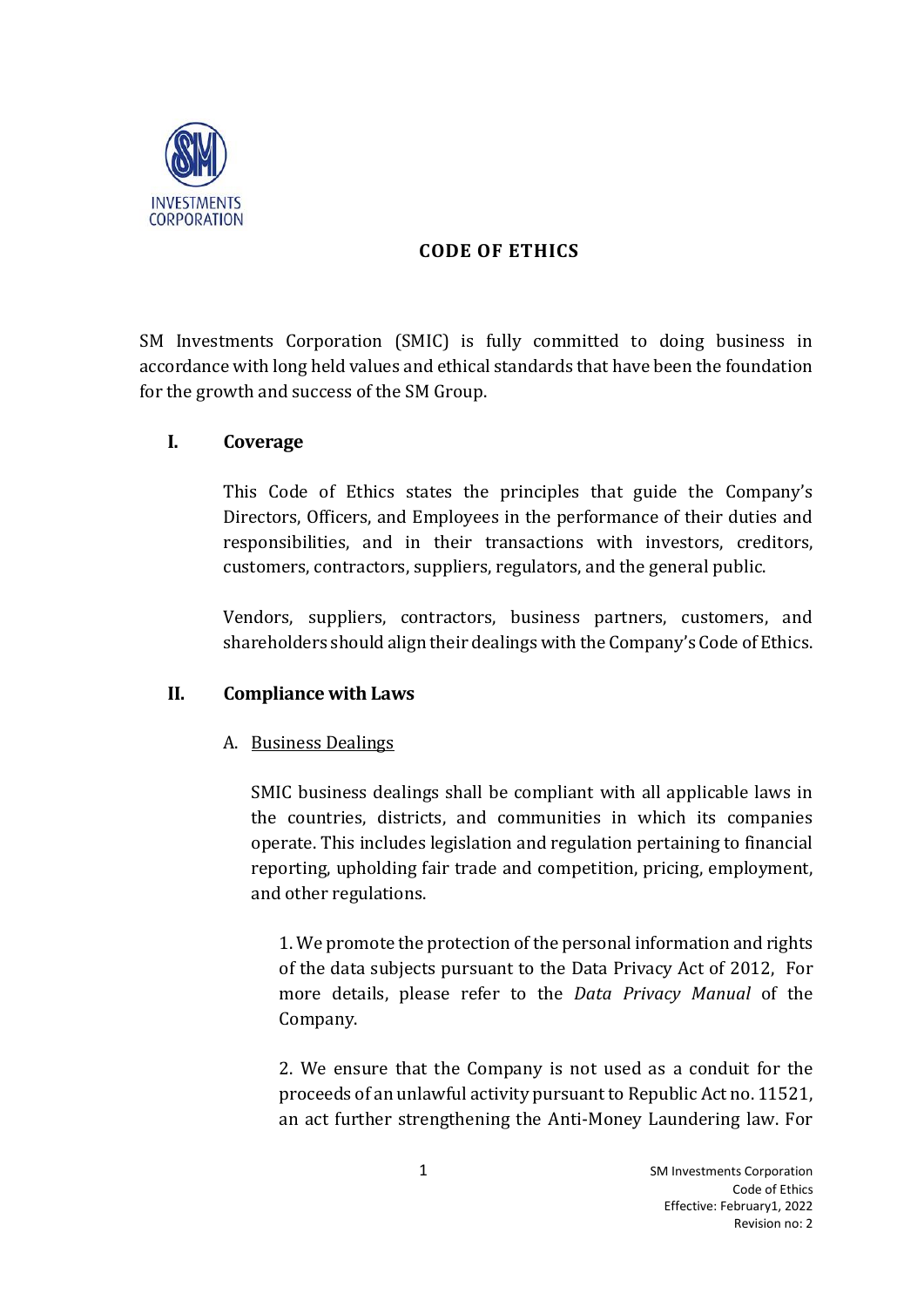details, please refer to the *Money Laundering and Terrorism Financing Prevention Program* of the Company.

- 3. We maintain a zero-tolerance policy towards bribery and corruption. Any gift or business expense should always be in compliance with the anti-bribery and corruption laws and relevant guidelines as may be promulgated by the Company from time to time.
- B. Trading in Securities

All directors, officers, and employees are prohibited from trading shares of stock of publicly listed SM Companies using material information that has not been disclosed to the public. They are also prohibited from passing on such information to someone else who then buys or sells the Company's stock. For more details, please refer to *Insider Trading Policy* of the Company in the website.

Material information is non-public information that is significant enough to affect the value of the Company's stock, or to influence someone to buy or sell stock. Public information is that which is available in a Securities and Exchange Commission (SEC) filing or press release in major media communications channels.

C. Public Disclosures

SMIC maintains accurate and complete records of all financial and business transactions in accordance with laws and regulations governing financial reporting and generally accepted accounting principles. These provide the basis for the report it discloses to the public and its shareholders regarding the Company's results of operations and financial position. The Company also ensures that an independent audit of its financial statements is conducted by external auditors.

### **III. Ethical Practices**

In addition to compliance to laws and regulations, SMIC also supports ethical practices in the way it conducts business as follows:

A. Support for Diversity and Non-Discrimination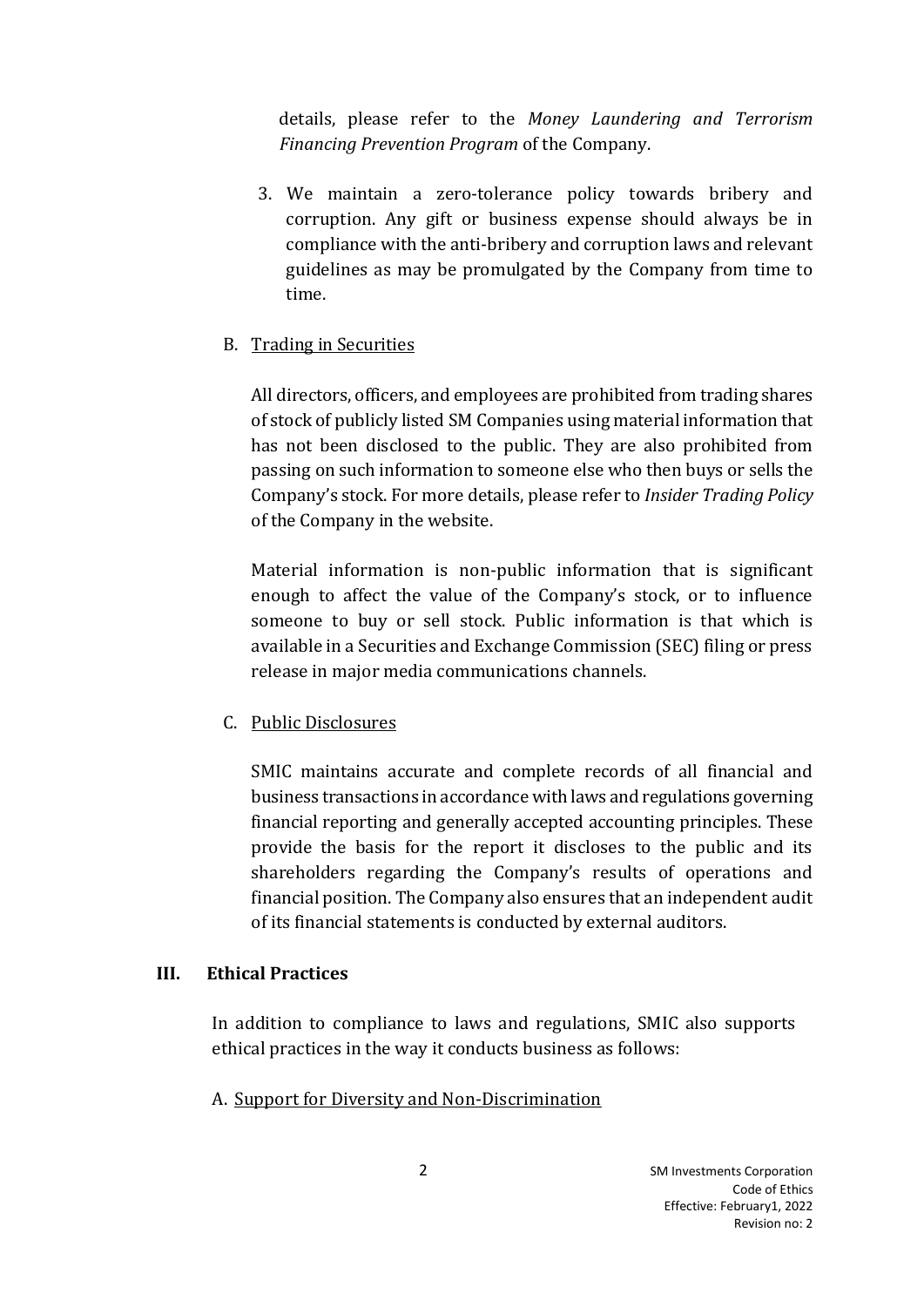Whether in selection of the countries and markets where the Company operates, hiring and promotion of employees, selection of suppliers and contractors – the company decides on the basis of merit and value to shareholders and does not discriminate on the basis of race, ethnicity, religion, age or gender.

All board members, officers, and employees are prohibited from practicing any form of discrimination or harassment in the workplace. This obligation to refrain from such behavior extends to contractors, vendors, suppliers, or visitors, to the extent that their conduct affects the work environment. We promote anti-child and anti-forced labor practices in all our operations.

#### B. Respect for Confidentiality and Privacy of Information

Employees and officers are expected to safeguard Company information relating to SMIC. Financial reports, strategies, and plans shall not be disclosed unless authorized by the Company or required by law. Information regarding individuals working for the Company shall also be treated as private information and shall not be divulged to other parties except when required by applicable laws, rules and regulations and other legal processes or with the consent of the employee.

#### C. Environmental and Safety Practices

SMIC is committed to providing a safe work environment and to comply with all environmental regulations. It seeks to go beyond compliance and bring to its market's best practices in environmental care and sustainability.

As part of its efforts to foster a safe and wholesome work environment, company employees are covered by rules against the use of prohibited drugs and working under the influence of liquor.

### D. Employee Welfare

All officers and employees are selected, engaged, and compensated based on qualification and performance. They shall be treated fairly and accorded respect and dignity. Their individual and collective rights shall not be violated.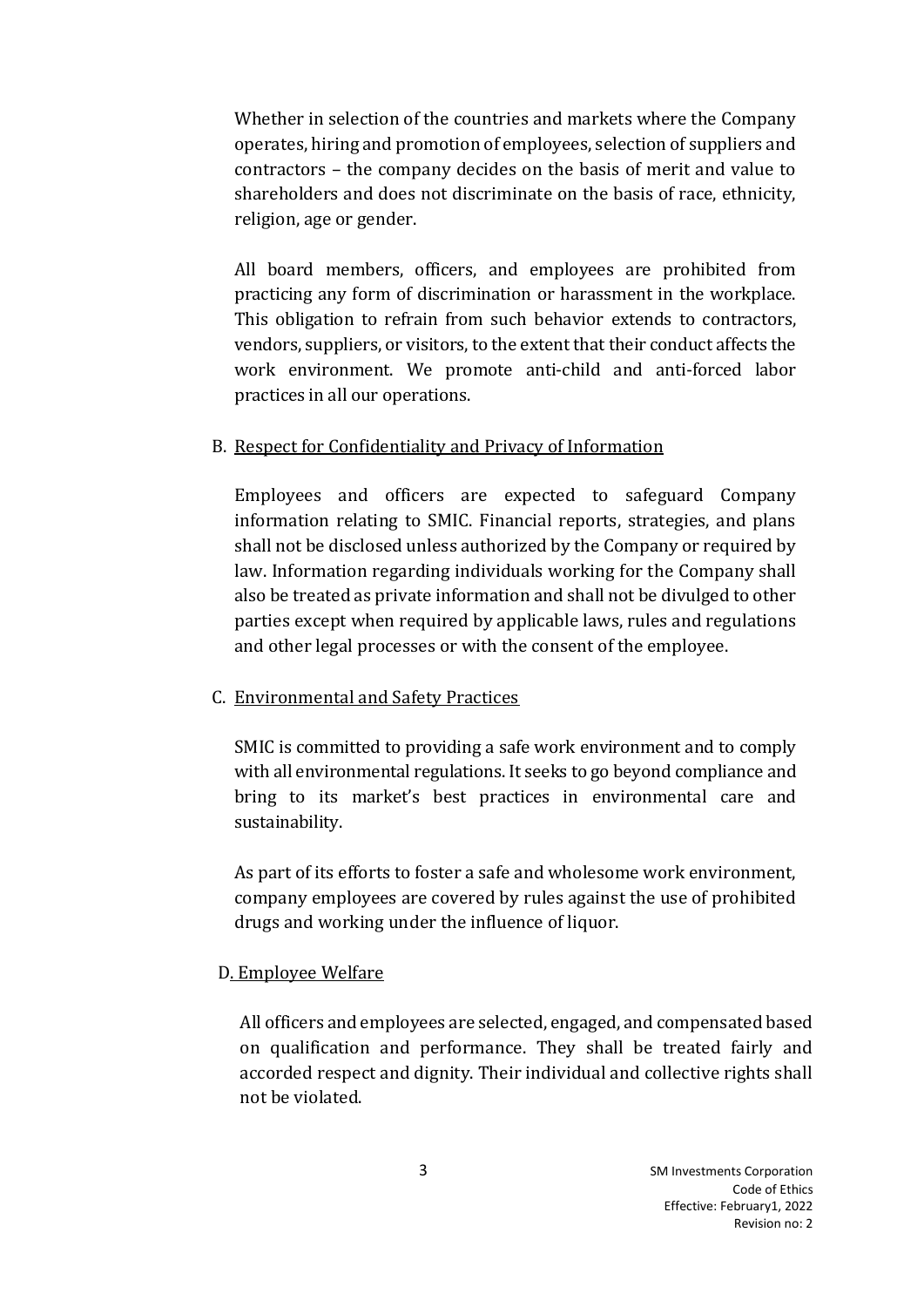Opportunities for career advancement shall be provided based on clear performance and qualifications criteria. The Company shall also provide learning and development opportunities for professional growth. For more details, please refer to *Data on Employee Welfare* in the website.

#### E. Avoiding Conflicts of Interest

All business decisions and actions must be based on the best interests of the Company and the value to shareholders, and should not be motivated by personal considerations or relationships which may interfere with the exercise of independent judgment. Directors, officers and employees should only use the Company's resources to benefit SM Investments Corporation. This means that they must not act on their own or support any action that may run counter to the Company's ethical standards. Grants or loan arrangements extended to Directors and Officers by the Company and/or its subsidiaries and/or affiliates are prohibited unless covered by the requisite approval from the Board of Directors and are done at arms' length and at fair market rates.

1) All directors, officers and employees are required to disclose any financial or personal interest or benefit in any transaction involving SMIC to ensure that potential conflicts of interest are immediately brought to the attention of Management. Even the appearance of impropriety and the potential for conflict should be disclosed and avoided. Such may include but need not be limited to the following: Interest in businesses of suppliers, competitors, or customers.

This refers to any financial interest in the business of a supplier, competitor, or customer, whether publicly listed or privately held. Financial interest or management participation by an immediate family member needs to be disclosed as well.

2) Employment or analogous service in the business of a supplier, contractor, or customer.

Engagement by such entities as a director, adviser, officer, employee, or consultant needs to be disclosed and requires approval by the Company. Engagement in such capacity of an immediate member of the family (parent, brother, sister, spouse, child) needs to be disclosed as well.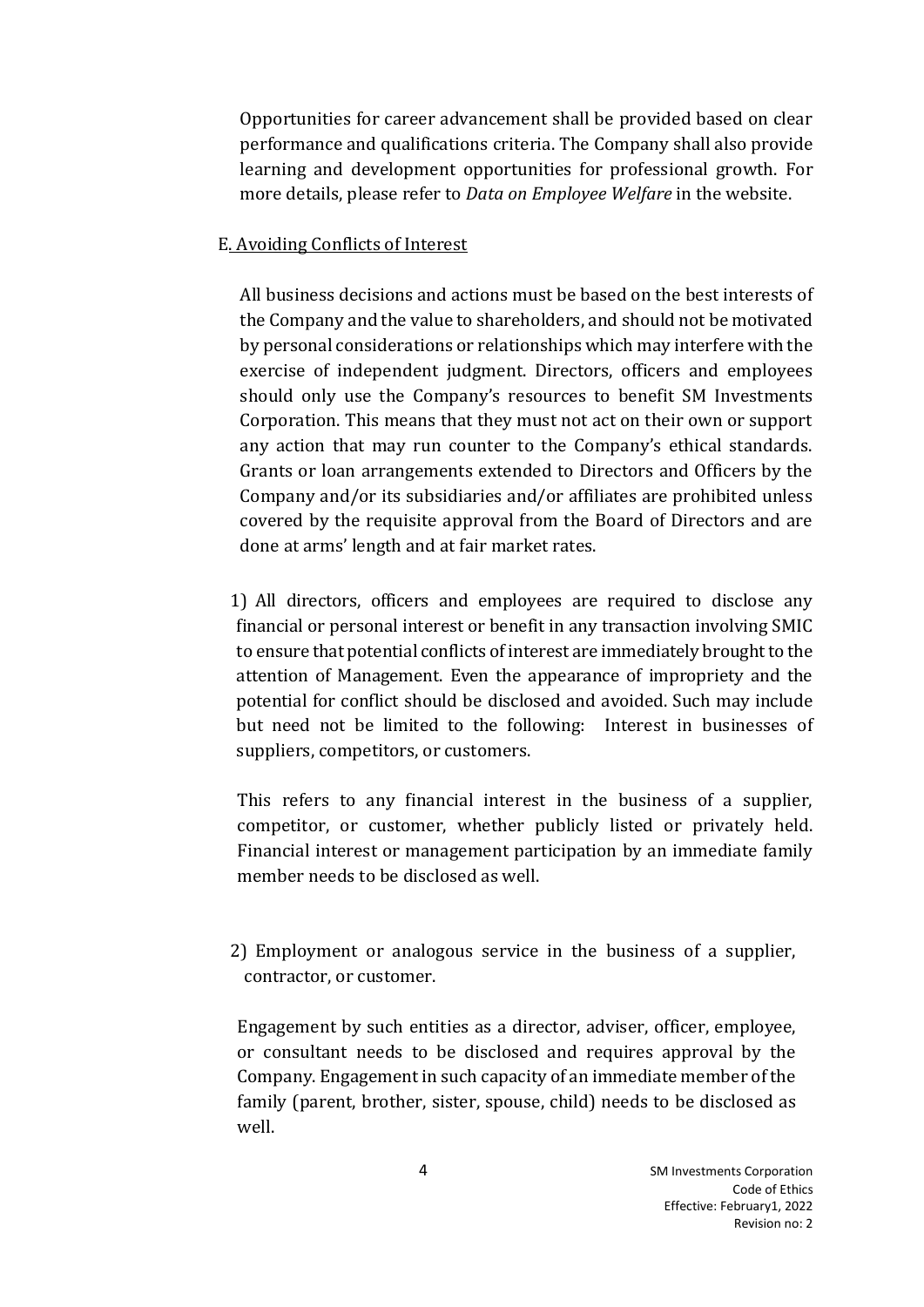3) Engagement by other commercial enterprises or in a political office Engagement in another occupation or provision of service to any other commercial enterprise, as well as holding of a concurrent position in government in addition to one's position in SMIC needs to be disclosed and requires approval by the Company.

4) Acceptance of gifts and entertainment

Gifts, entertainment, and travel of significant value may not be accepted from any supplier or customer of the company. Neither can an immediate family member or representative be designated to accept such on behalf of the employee. For more details, please refer to the *Policy on Guidelines on Acceptance of Gifts and Travel Sponsored by Business Partners* in our website.

5) Political activities

Active involvement in any political party or political campaign should be disclosed and requires permission from the Company.

6) Relatives in the same company

Disclosure should be made when an employee has a relative that is employed by the same company. Management may exercise its discretion on such disclosure, but should avoid as much as possible situations where there will be relatives with a superior-subordinate relationship or in a control function exercised over the department of a relative.

In addition to the presence of relatives in such situations, employees should disclose any personal relationship when such begins to exist with another employee where one exercises a superior-subordinate relationship or control relationship with the employee

### **IV. Reporting Ethics Violations**

Directors, officers, and employees may report verbally or in writing any violations of this code of ethics to the Head of Human Resources Department or to the Compliance Officer.